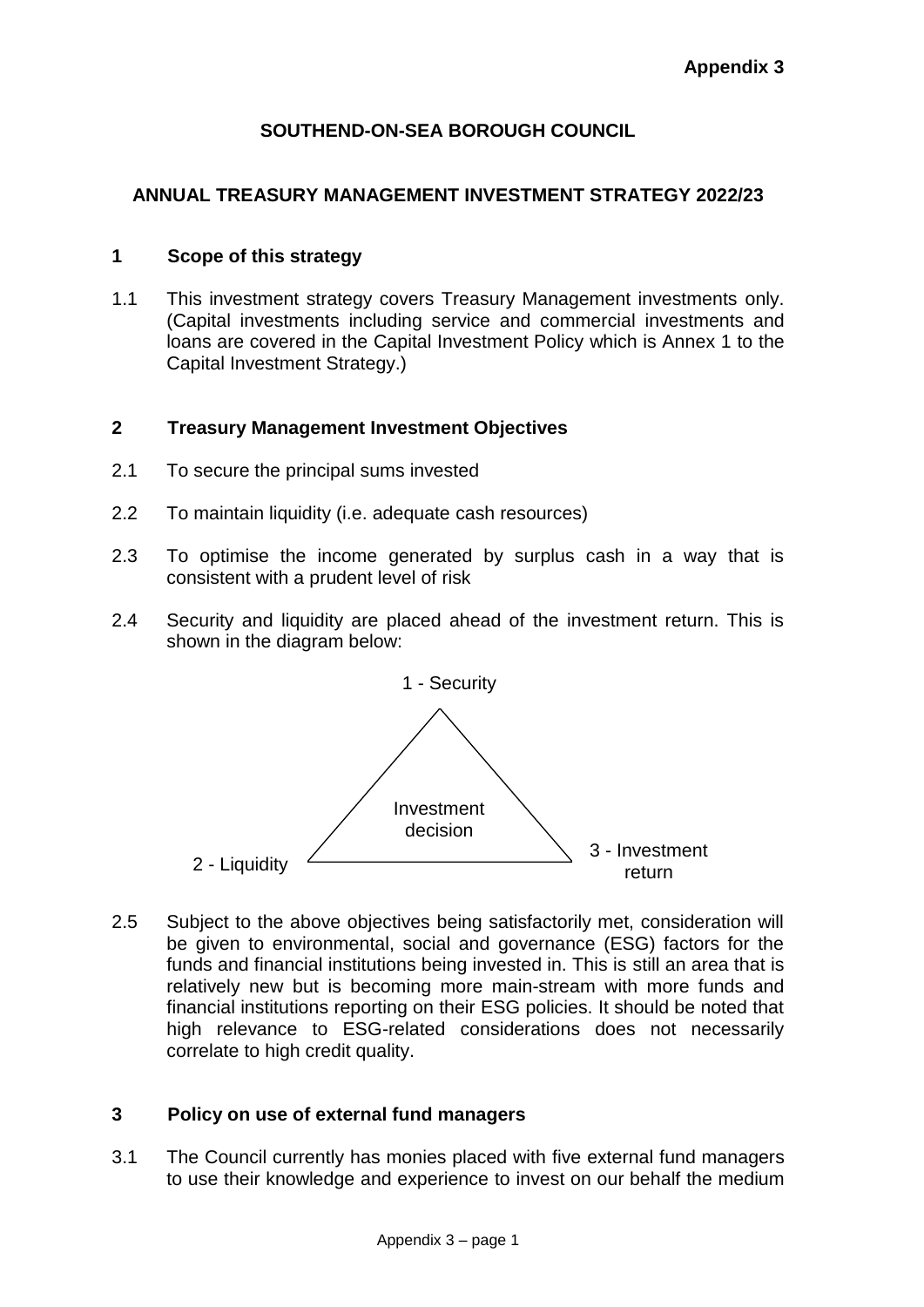and long term funds that are, under normal circumstances, not required for day to day cash flow purposes. These funds are summarised below:

| <b>Type of fund</b>             | <b>Fund manager</b>                                 | <b>Estimated</b><br>average<br>balance in<br>2022/23 (£m) |
|---------------------------------|-----------------------------------------------------|-----------------------------------------------------------|
| <b>Property Fund</b>            | Lothbury Investment Management<br>Limited           | 13.9                                                      |
| <b>Property Fund</b>            | Patrizia Property Investment Managers<br><b>LLP</b> | 16.8                                                      |
| <b>Short Dated Bond</b><br>Fund | AXA Investment Managers UK Limited                  | 7.7                                                       |
| <b>Short Dated Bond</b><br>Fund | Royal London Asset Management                       | 7.8                                                       |
| <b>Enhanced Cash</b><br>Fund    | Payden & Rygel Global Limited                       | 5.1                                                       |
| Total                           |                                                     | 51.3                                                      |

- 3.2 Withdrawals may be made during 2022/23 so that a proportion of the council's debt can be repaid or the monies invested as part of the in-house managed funds. Conversely, monies may be placed with the existing and/or a new fund manager during 2022/23 to take full advantage of the knowledge and experience of fund managers in making investment decisions. As to whether monies are deposited or withdrawn, the reason and timing of the decision will have regard to the council's cash flow, relevant interest rates and advice from our treasury management advisers.
- 3.3 In consultation with our treasury management advisers and if appropriate the Section 151 officer will appoint one or more new fund managers in 2022/23 to enable investment of monies.
- 3.4 During 2022/23, if appropriate, the Section 151 officer will approve the placing of monies in Property Funds and will approve the direct investment in property. Any resulting updates to the capital investment programme would be submitted to Cabinet for approval.
- 3.5 During 2022/23, if appropriate, the Section 151 officer will approve the placing of monies in Short Dated Bond Funds or Enhanced Cash Funds.

## **4 Policy on investment of in-house managed funds**

- 4.1 The remaining funds will be managed in-house with the investment period and amounts being determined by the daily cash flow requirements of the Council. Cash flow forecasts will be produced in order to inform in-house investment decisions.
- 4.2 This authority has accepted the risk of placing funds with financial institutions, rather than solely with the UK government Debt Management Office. However, the risk is minimised by this Annual Treasury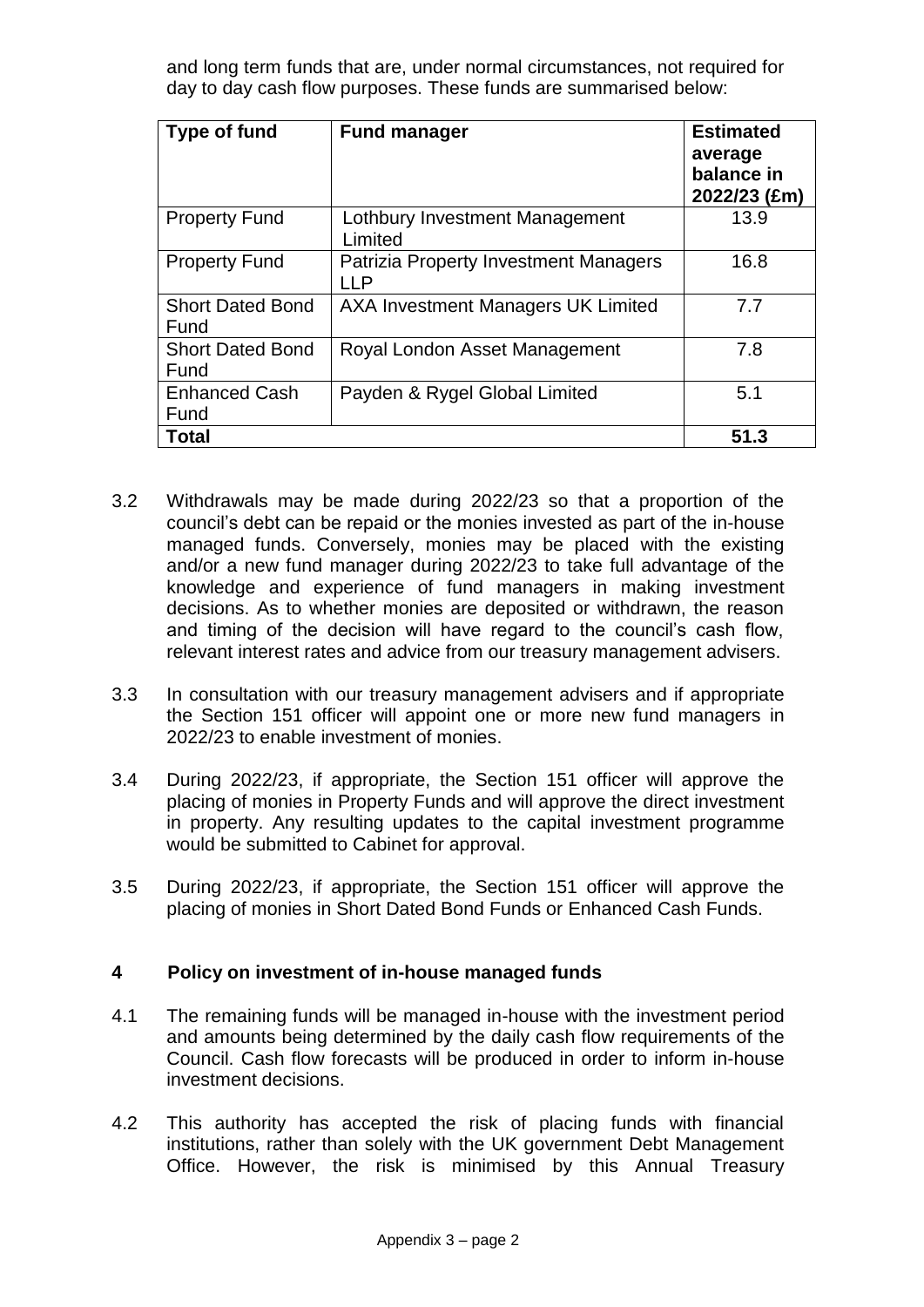Management Investment Strategy, which restricts the types of investment, the counterparties used and the limits for these counterparties.

- 4.3 Government guidance recommends that specified and non-specified investments are identified in the Investment Strategies of local authorities. Specified investments have relatively high security and liquidity, with high credit quality and a maturity of no more than a year. Non-specified investments are investments that do not fall into this category. The types of investment in this strategy and whether they are specified or non-specified are set out in Annex A.
- 4.4 During 2022/23 the Section 151 officer will, if appropriate, approve the placing of monies in deposit accounts, fixed term deposits or certificates of sterling cash deposits up to five years, subject to the proposed banks and building societies satisfying the investment criteria in a combined matrix of credit ratings, and having regard to other market information available at the time.
- 4.5 During 2022/23 the Section 151 officer will, if appropriate, approve the placing of monies in Money Market Funds, term repurchase arrangements, Treasury bills, with other Local Authorities or the Debt Management Office. The regulations regarding Money Market Funds have changed and all references to Money Market Funds now relate to Low Volatility Net Asset Value (NAV) funds, Constant NAV funds and Variable NAV funds.
- 4.6 During 2022/23 the Section 151 officer will, if appropriate, approve the investment of monies into Joint Ventures or Development Companies (either partly or wholly owned by the Council) focused on regeneration and other infrastructure related projects, subject to the necessary due diligence being satisfactorily completed and in consultation with our treasury management advisers. The provision of loan facilities to such organisations would count as capital investment and any resulting updates to the capital investment programme would be submitted to Cabinet for approval.
- 4.7 Where credit ratings are used to assess credit risk, they will be checked when an investment is taken out to ensure that investment satisfies the criteria in this Treasury Management Investment Strategy. Our treasury management advisers provide alerts when credit ratings are changed by the three main rating agencies. If the credit ratings of an institution or investment no longer satisfy the criteria the monies will be withdrawn as soon as possible. This would depend on the maturity date or notice period.
- 4.8 During 2022/23 the Section 151 officer will, if appropriate, approve the short term borrowing of monies from other Local Authorities or the PWLB in order to manage the cash flow and maintain liquidity.
- 4.9 Fixed term deposits may be made directly with the banks and building societies or through the use of a broker. Monies will be placed with other Local Authorities through the use of a broker. Investments in Certificates of Deposit and Treasury bills will be made through the use of a custodian account. The Council acknowledges that it retains responsibility for all investment decisions made whether they are made on its behalf or not.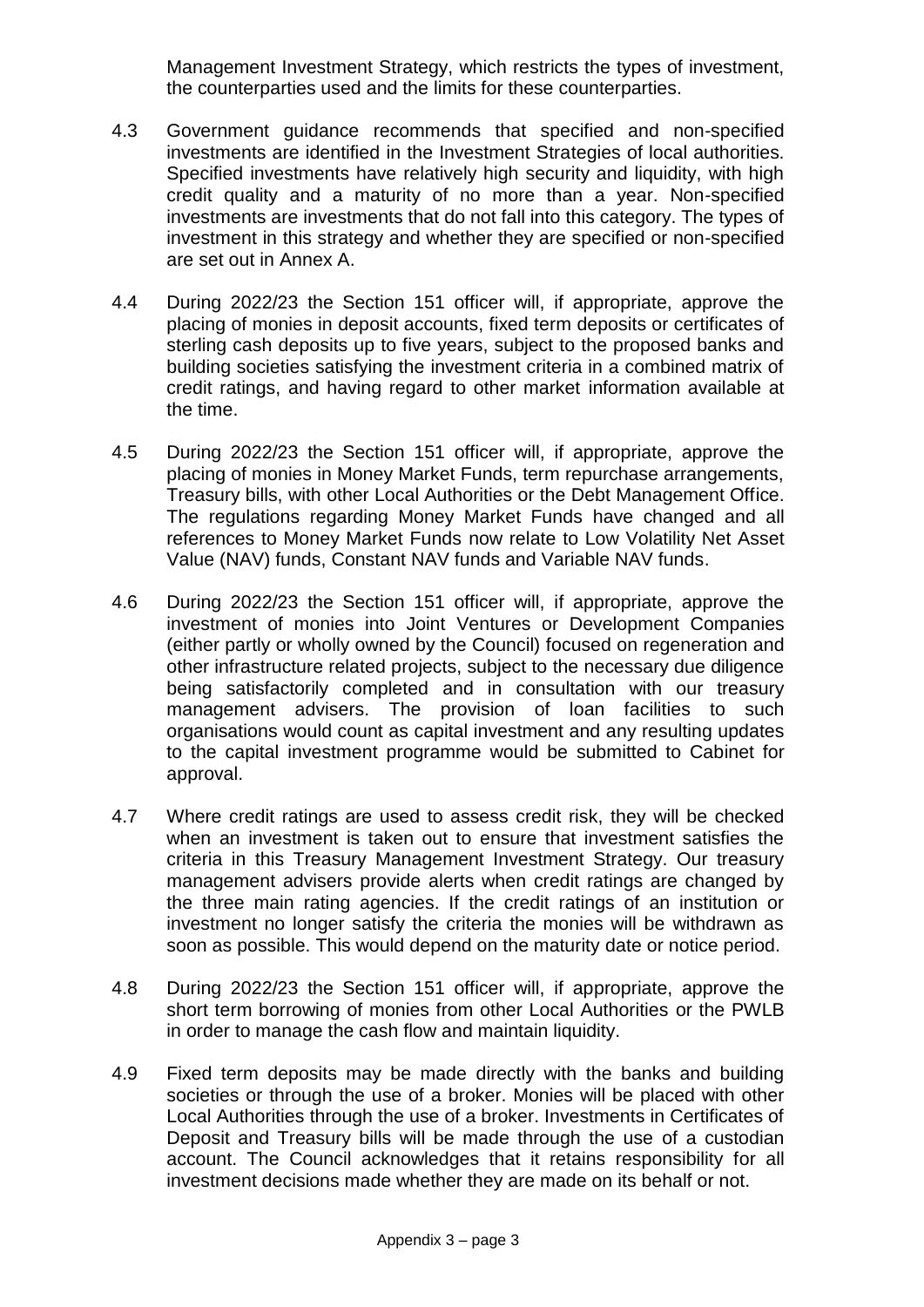- 4.10 When investing in-house managed funds, the following are considered; the type of investment, the individual counterparty, the amount that can be invested, the method of placement of monies. These are summarised in Annex A**.**
- 4.11 The services of our treasury management adviser, Link Asset Services will be used throughout 2022/23 to provide advice as well as credit rating and other market information regarding counterparties and types of investment. However, the Council recognises that responsibility for investment decisions remains with the authority at all times.

# **5 Investment Criteria for Funds Managed In-house**

- 5.1 All financial institutions considered for investment will be assessed for credit worthiness against a combined matrix of pre determined criteria using available credit ratings. Credit ratings are assessments by professional organisations of an entity's ability to punctually service and repay debt obligations. Credit ratings are used by investors as indications of the likelihood of getting their money back in accordance with the terms on which they invested.
- 5.2 The credit rating components used in the matrices comprise:
	- Short term ratings;
	- Long term ratings.

Ratings provided by all three credit rating agencies will be consulted and a counterparty will be considered for investment if it meets the ratings criteria of at least one of the agencies.

- 5.3 The short term rating covers obligations which have an original maturity not exceeding one year. The short-term rating places greater emphasis on the liquidity necessary to meet financial commitments. All three credit rating agencies provide short term ratings. The ratings are expressed from F1+ (highest credit rating) through to D (highest default risk) for Fitch, from A-1+ (highest credit rating) through to D (highest default risk) for Standard and Poors, and from P-1 (highest credit rating) through to NP (highest default risk) for Moody's.
- 5.4 The long term ratings generally cover periods in excess of one year. Due to the larger time horizon over which the rating is determined, the emphasis shifts to the assessment of the ongoing stability of the institution's prospective financial condition. All three credit rating agencies provide long term ratings. The ratings are expressed from AAA (highest credit rating) through to D (highest default risk) for Fitch and Standard and Poors and from AAA (highest credit rating) through to C (highest default risk) for Moody's.
- 5.5 In order to balance the objective of securing the maximum level of return on investments with a prudent level of risk a matrix of criteria will be adopted as a starting point to determine the acceptability of a potential investment.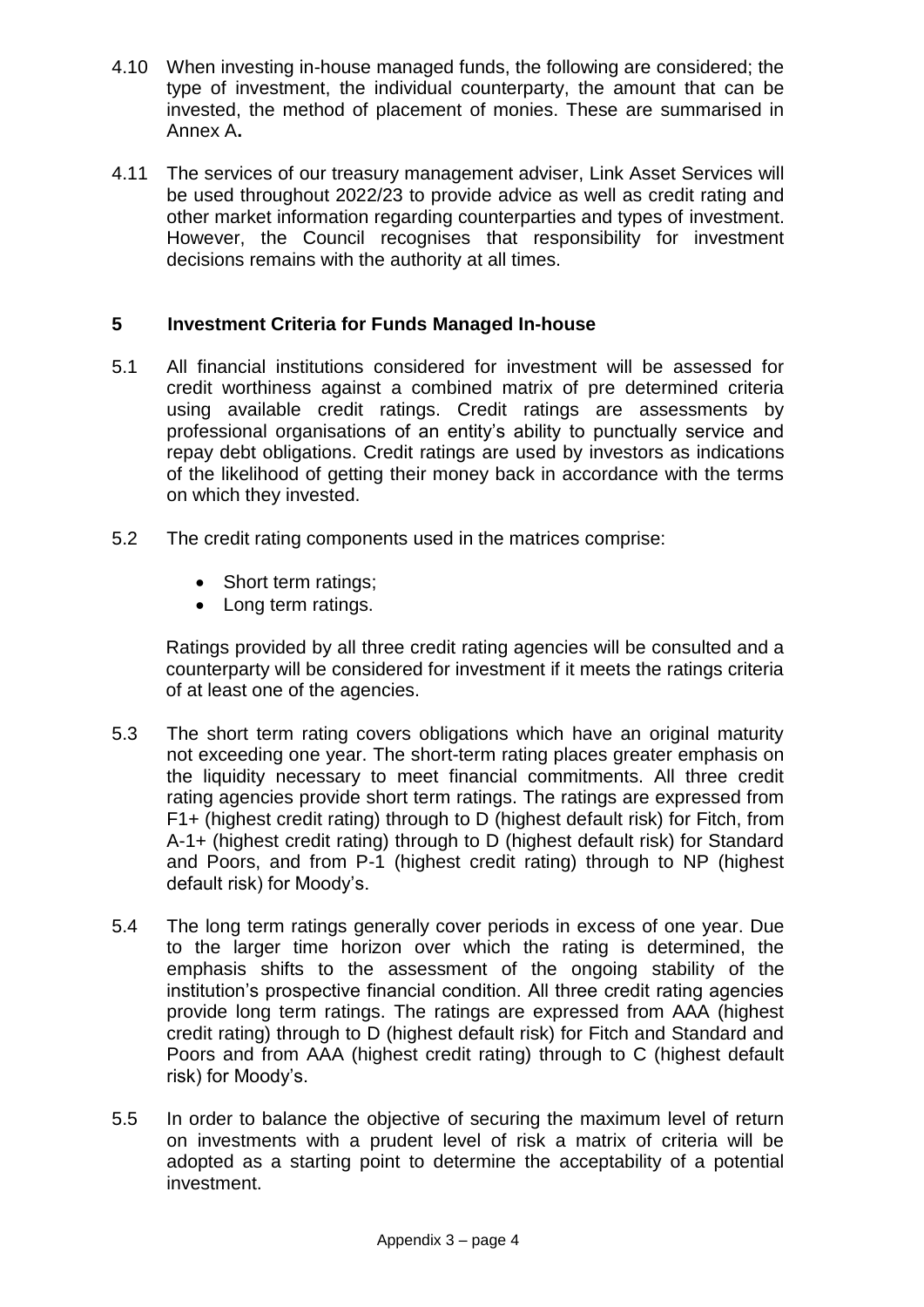#### 5.6 These matrices are set out below:

If the short and long term ratings meet the following criteria from a minimum of one of the ratings agencies:

## **For Lending of up to 6 months to Banks and Building societies**:

|                           | Fitch | S&P | Moodys |
|---------------------------|-------|-----|--------|
| Short term rating minimum | F1.   | A-1 | P-1    |
| Long term rating minimum  | А-    | A-  | A3     |

#### **For Lending of up to 12 months to Banks and Building societies**:

|                           | Fitch | S&P | Moodys         |
|---------------------------|-------|-----|----------------|
| Short term rating minimum | F1.   | A-1 | P-1            |
| Long term rating minimum  |       |     | A <sub>2</sub> |

#### **For Lending of up to 3 years to Banks and Building societies**:

|                           | Fitch | S&P | Moodys |
|---------------------------|-------|-----|--------|
| Short term rating minimum | F1.   | A-1 | P-1    |
| Long term rating minimum  | AA-   | AA- | Aa3    |

#### **For Lending of up to 5 years to Banks and Building societies**:

|                           | Fitch | S&P       | Moodys |
|---------------------------|-------|-----------|--------|
| Short term rating minimum | $F1+$ | $A - 1 +$ | P-1    |
| Long term rating minimum  | AA+   | AA+       | Aa1    |

5.7 An example of the use of this credit ratings matrix as at 7 February 2022 is shown below (the long and short term ratings are Fitch, then Standard and Poors, then Moodys).

| <b>Financial Institution</b> | Long<br>Term<br>Rating | <b>Short</b><br><b>Term</b><br>Rating | <b>Maximum length</b><br>of investment |
|------------------------------|------------------------|---------------------------------------|----------------------------------------|
| The Bank of New York         | AA<br>AA-              | $F1+$<br>$A - 1 +$                    | 5 years                                |
| Mellon                       | Aa1                    | $P-1$                                 |                                        |
| National Bank of             | $A+$<br>Α              | F <sub>1</sub><br>$A-1$               | 3 years                                |
| Canada                       | Aa3                    | $P-1$                                 |                                        |
| <b>Standard Chartered</b>    | $A+$                   | F <sub>1</sub>                        |                                        |
| <b>Bank</b>                  | $A+$                   | $A-1$                                 | 12 months                              |
|                              | A1                     | $P-1$                                 |                                        |

5.8 The Council's treasury management advisers, Link Asset Services, will continually review the appropriateness of our investment criteria and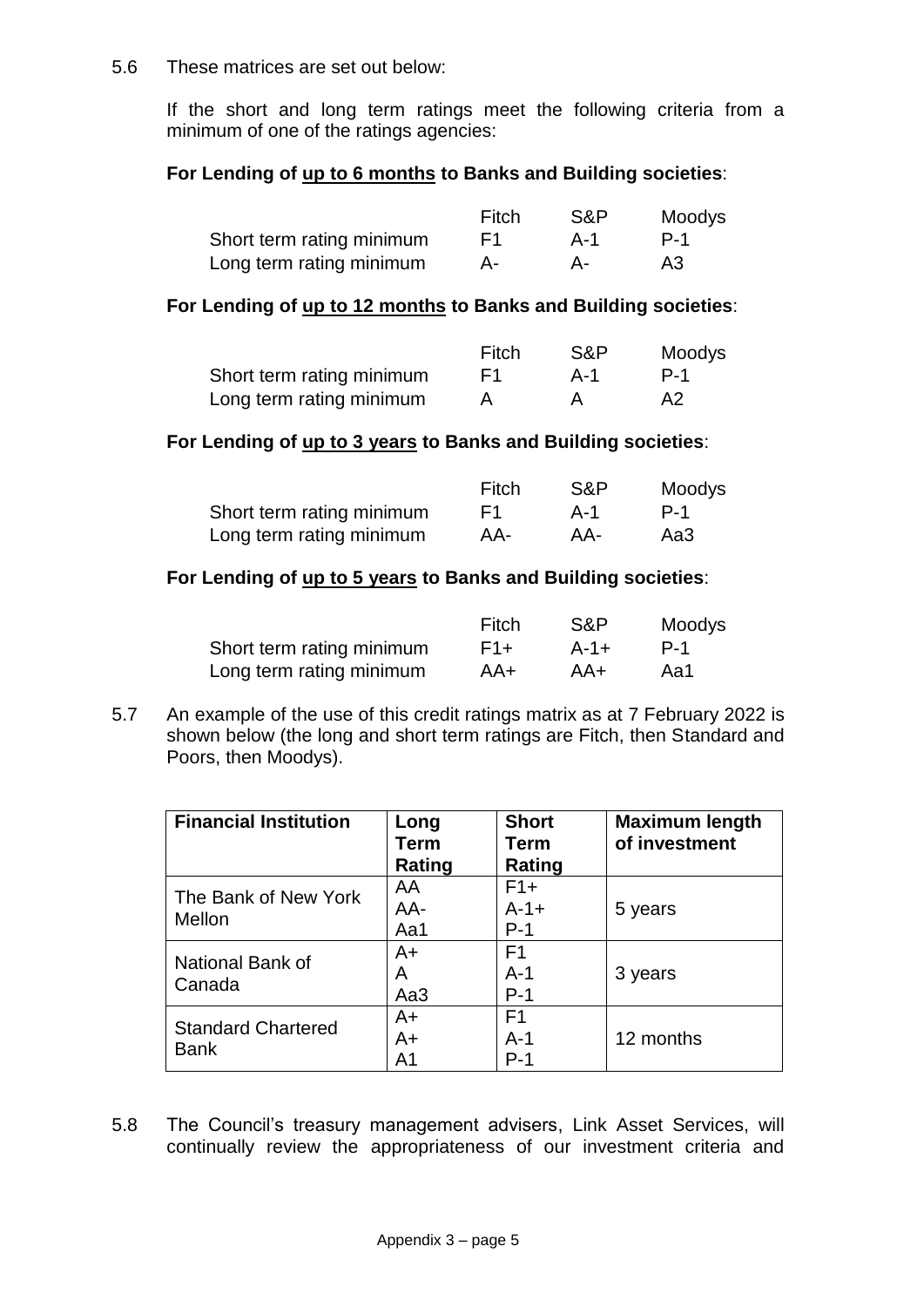continue to develop a best practise counterparty list. The latest advice has now been incorporated in this Strategy, which is set out below.

- 5.9 The individual ratings for some banks and building societies are low which means that they do not meet the criteria in our credit ratings matrix. However, this does not take account of part nationalised banks (currently The Royal Bank of Scotland Plc and National Westminster Bank Plc). These banks can be included in the counterparty list if they continue to be part nationalised or they meet the criteria of our credit ratings matrix in paragraph 5.6. An example of the institutions meeting the criteria for the UK will therefore include:
	- Bank of Scotland Plc (RFB)
	- Lloyds Bank Plc (RFB)
	- The Royal Bank of Scotland Plc (RFB)
	- National Westminster Bank Plc (RFB)
	- Barclays Bank Plc (NRFB)
	- HSBC Bank Plc (NRFB)
	- Nationwide Building Society
	- Santander UK Plc (RFB)
- 5.10 The largest UK banks were required, by UK law, to separate core retail banking services from their investment and international banking activities by 1<sup>st</sup> January 2019. This is known as "ring-fencing" and is a regulatory initiative created in response to the global financial crisis to improve the resilience and resolvability of banks. The initials RFB and NRFB in paragraph 5.9 refer to whether the bank is the Ring-fenced Bank or the Non Ring-fenced Bank. Each part of the bank has an individual credit rating and for any potential investment the counterparty would be considered against the criteria in this strategy in the normal way.
- 5.11 Counterparties that are manually added back to the list will have a maximum length of investment of two years. Amendments to the counterparty list can happen at any point in time.
- 5.12 In addition, for practical purposes the Council's bank will form part of the counterparty list, whether or not it meets the criteria in our credit ratings matrix.
- 5.13 Regard will be given to forward looking rating warnings from the three main credit rating agencies (i.e. rating watches and outlooks) provided by our treasury management advisers.
- 5.14 The current advice from the Department for Levelling Up, Housing & Communities and from CIPFA is not to rely solely on the credit rating agencies and the Council recognises that ratings should not be the sole determinant of the quality of an institution. So regard will also be given to market information such as the financial press, and officers will engage with their advisers to maintain a monitor on market pricing (such as share and 'credit default swap' prices) and other such information pertaining to the banking sector. Where available credit information, other than credit ratings has been used, this will be documented when the investment decision is made.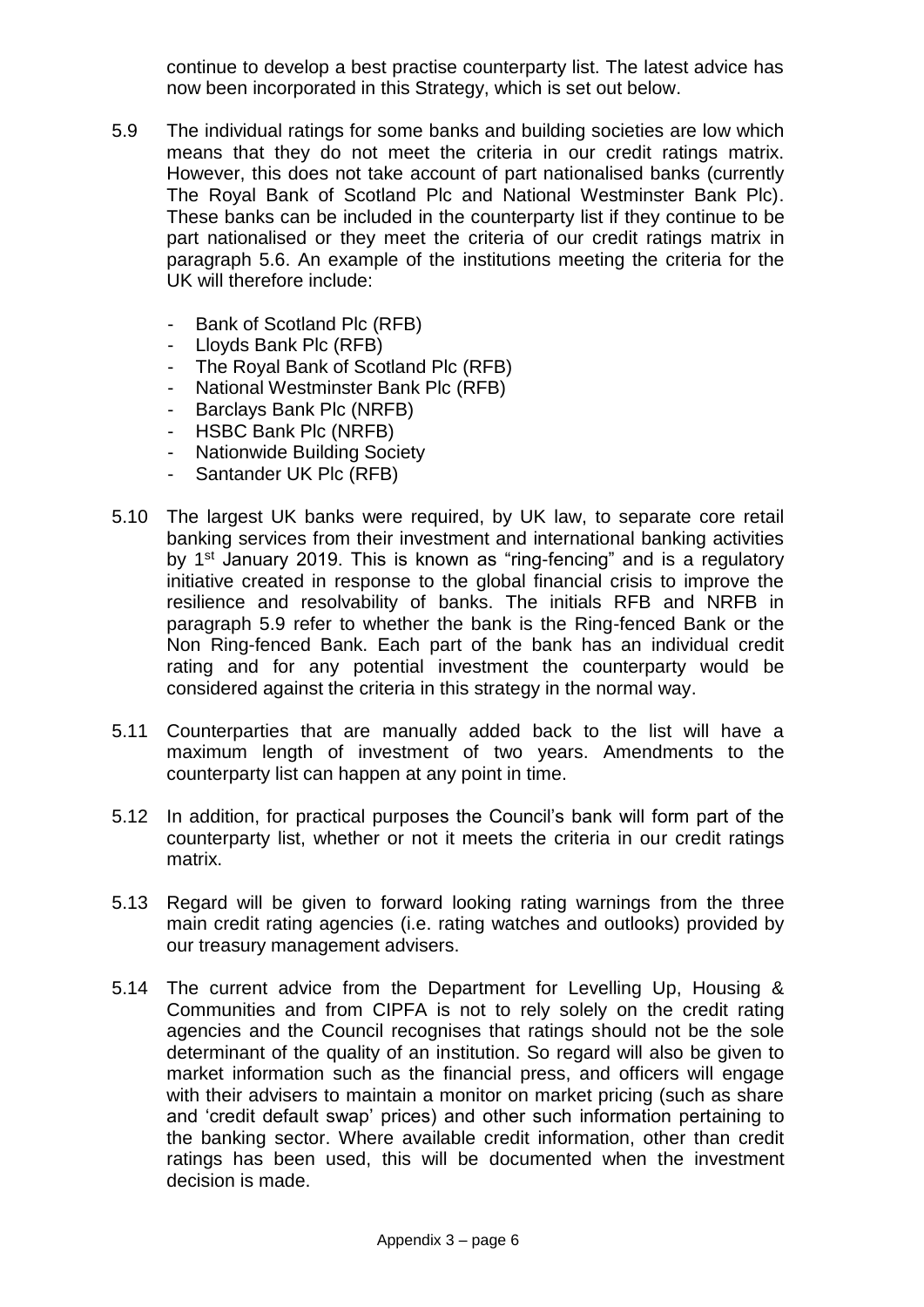- 5.15 Consideration will also be given to Link Asset Services' rating methodology approach, where counterparties are put into bands of risk. These reflect the differences in credit quality of suggested duration and counterparties are assigned a risk number/colour.
- 5.16 The achievement of an appropriate balance between short-term and longer-term deposits will be driven by the credit quality of counterparties, the council's cash flow requirements, and the need to achieve optimum performance from our investments consistent with effective management of risk.

## **6 Investment Limits for Funds Managed In-house**

6.1 The ratings agencies produce a credit rating for each country, called a sovereign rating. The ratings are expressed from AAA (highest) to D (lowest). The following limits have been set for an investment with a bank or building society whose parent company is registered in a country with a sovereign rating from Fitch and Standard and Poors (S&P) of AAA or AA+ or a sovereign rating from Moody's of Aaa or Aa1. Sovereign ratings provided by all three credit rating agencies will be consulted and the lowest rating will be taken.

| <b>Country Sovereign</b><br>Rating | Limit <sup>*</sup><br>All except UK<br>(£ million) |
|------------------------------------|----------------------------------------------------|
| AAA/Aaa                            | 20                                                 |
| $AA+/Aa1$                          | 5                                                  |
| Lower than AA+/Aa1                 |                                                    |

\* These limits relate to the principal sums invested and do not include any accrued interest on that principal.

- 6.2 These limits will also apply to supranationals (international organisations whereby member states transcend national boundaries or interests to share in the decision-making and vote on issues pertaining to the wider grouping). An example of a supranational is the European Investment Bank.
- 6.3 Fitch has set the UK's sovereign rating at AA-, S&P have set it at AA and Moodys have set it at Aa3. Therefore, to ensure the continued use of UK institutions that fall within our investment criteria, the country sovereign rating limits exclude the UK. The limit will therefore remain at £20 million for all counterparties where the parent company is registered in the UK.
- 6.4 Where the parent company of a bank is not registered in a country with a sovereign rating from Fitch and S&P of AAA or AA+ or a sovereign rating from Moody's of Aaa or Aa1 but that bank's UK operations are ring-fenced to the UK (as is the case for Santander UK), if these banks are included in the counterparty list they will have a counterparty limit of £20 million.
- 6.5 £20 million is 12% of the authority's estimated amount of investments for 2022/23 of £164m. £5m is 3% of the total estimated investments. These are upper limits and would only be fully used in exceptional circumstances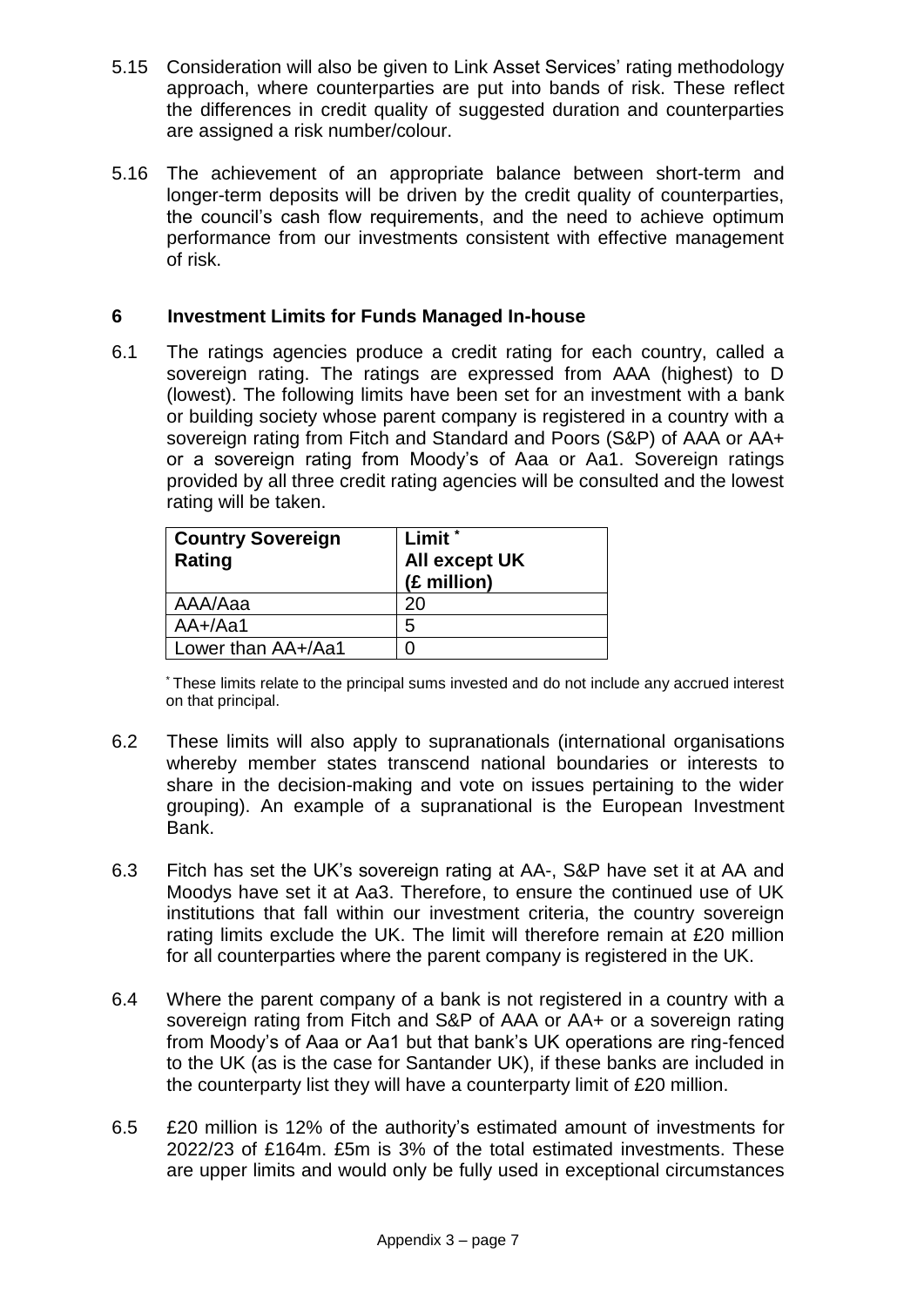as, under normal circumstances, diversification is sought to reduce counterparty risk. These limits are deemed appropriate by our Treasury Management advisers.

- 6.6 To minimise counterparty risk, the limit on any investment with a bank or building society (with the exception of the Council's bank which is currently Barclays Bank) will be determined in the following way:
	- consider the country in which the parent company of the bank or building society is registered
	- use the sovereign rating of that country to apply the limits above
	- consider the cumulative balance of funds already held in various investment products with that bank or building society
	- consider the cumulative balance of funds already held in various investment products for any related group of financial institutions
	- determine the remaining amount that can be placed with that bank or building society

For example, the limit on an investment with Lloyds Bank Plc would be determined in the following way:

| <b>Steps to determine limit:</b><br>(for illustrative purposes only and not an indication of<br>actual investments)                              | <b>Remaining limit</b><br>available at each<br>stage: |  |
|--------------------------------------------------------------------------------------------------------------------------------------------------|-------------------------------------------------------|--|
| Lloyds Bank Plc is part of the Lloyds Banking<br>Group which is registered in the UK                                                             | £20 million                                           |  |
| £4 million already placed in an instant access $\mid$ £16 million<br>account with Lloyds Bank Plc                                                |                                                       |  |
| £5 million already placed in a fixed term   £11 million<br>deposit with Lloyds Bank Plc                                                          |                                                       |  |
| £6 million already placed in a notice account $\frac{1}{2}$ £5 million<br>with Bank of Scotland Plc (part of the Lloyds<br><b>Banking Group)</b> |                                                       |  |
| Therefore the maximum investment would be<br>£5 million                                                                                          |                                                       |  |

- 6.7 The Council's bank is the exception to these investment limits however, and under normal circumstances our intention would be to comply with a counterparty limit of £30 million, to enable the efficient and effective management of the Council's cash flow.
- 6.8 The limit on deposits in Money Market Funds will be £20 million with any one AAAm/AAAf rated (or equivalent) liquidity fund. These work in the same way as a deposit account but the money in the overall fund is invested in a number of counterparties, therefore spreading the counterparty risk.
- 6.9 There are products being developed that are similar to, but not the same as Money Market Funds, such as 'term repurchase arrangements'. The risk associated with these funds is somewhere between a fixed term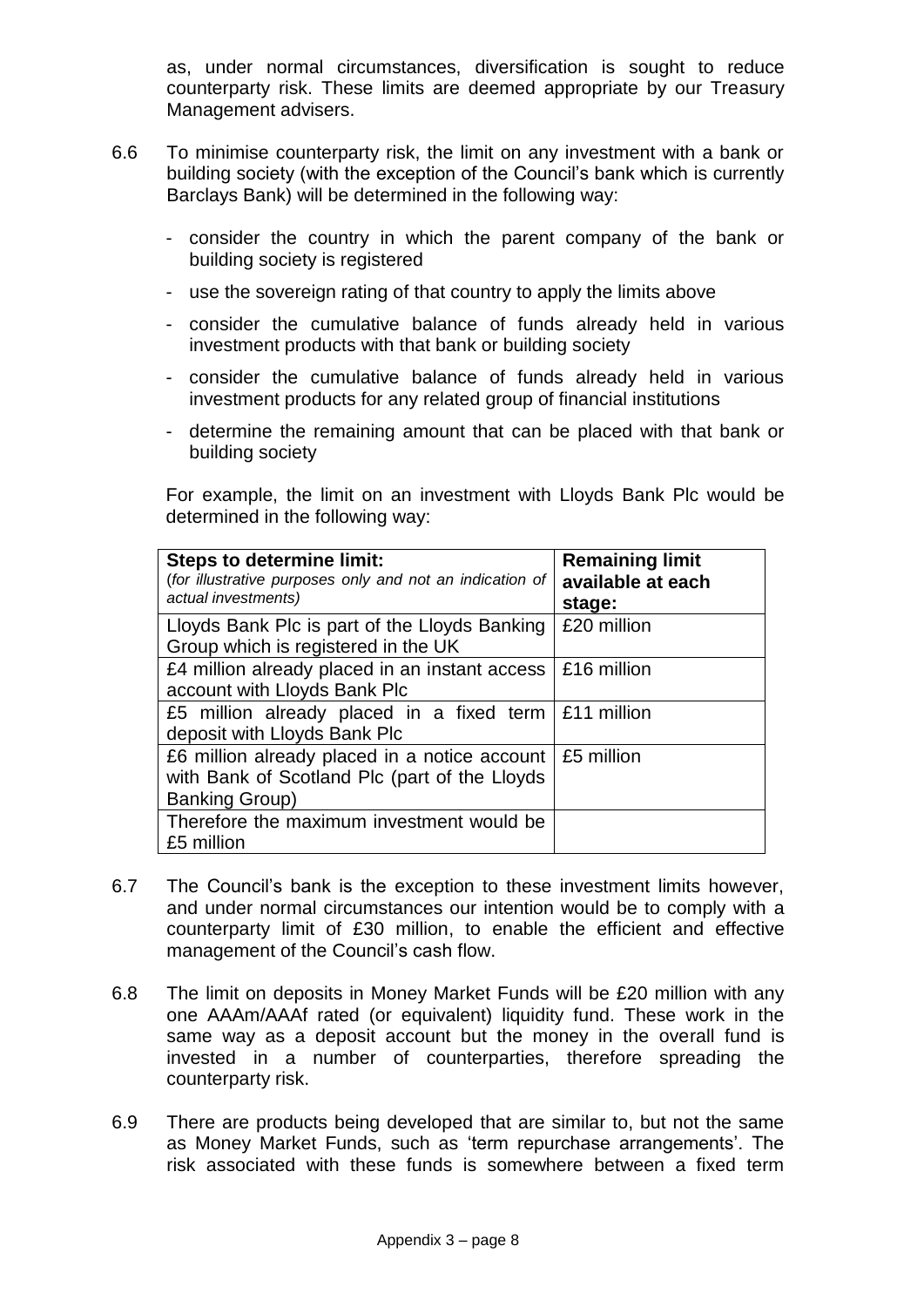deposit and a Money Market Fund. The Section 151 officer will approve the placing of monies in these types of fund up to a maximum of £20 million per fund, if deemed appropriate and in consultation with our treasury management advisers.

- 6.10 Given the prevailing financial market conditions, financial institutions will inevitably devise various investment products to offer enhanced returns. The Council's Section 151 Officer will consider these in consultation with our treasury management advisers and will approve the placing of monies in such investment products with appropriate limits, only after the options and their associated risks have been fully analysed by the treasury management team and our treasury management advisers.
- 6.11 To maximise flexibility, there is no limit on deposits with the UK Government (e.g. Debt Management Office, HM Treasury bills). These deposits will have a maximum duration of 6 months.
- 6.12 The limit on deposits with other Local Authorities will be £40 million which is 24% of the authority's estimated amount of investments for 2022/23 of £113m. These deposits will have a maximum duration of 5 years. This is an upper limit and would only be fully used in exceptional circumstances. The limit is higher than the limit for other counterparties such as banks and other financial institutions due to the lower counterparty risk associated with Local Authorities. These limits are deemed appropriate by our Treasury Management advisers.

## **7 Fund Managers investment criteria**

- 7.1 Investments undertaken by external fund managers on behalf of the Council can only be placed in certain types of investment as permitted under the Local Government Act. The types of investment, counterparties and limits used by each fund manager are set out in their Investment Management Agreement.
- 7.2 The Council's Section 151 Officer is authorised to amend these Investment Management Agreements as appropriate to reflect the needs of the Council, after fully considering the options and their associated risk and in consultation with the Council's treasury management advisers. Subject to the relevant due diligence being undertaken, the Investment Management Agreements could include investment in asset classes such as gilts, corporate bonds, property or equities, or investment in a multi asset fund.
- 7.3 The limit on deposits in Property Funds will be £25 million with any one fund that passes the selection process.
- 7.4 The limit on deposits in Short Dated Bond Funds will be £20 million with any one fund that passes the selection process.
- 7.5 The limit on deposits in Enhanced Cash Funds will be £20 million with any one fund that passes the selection process.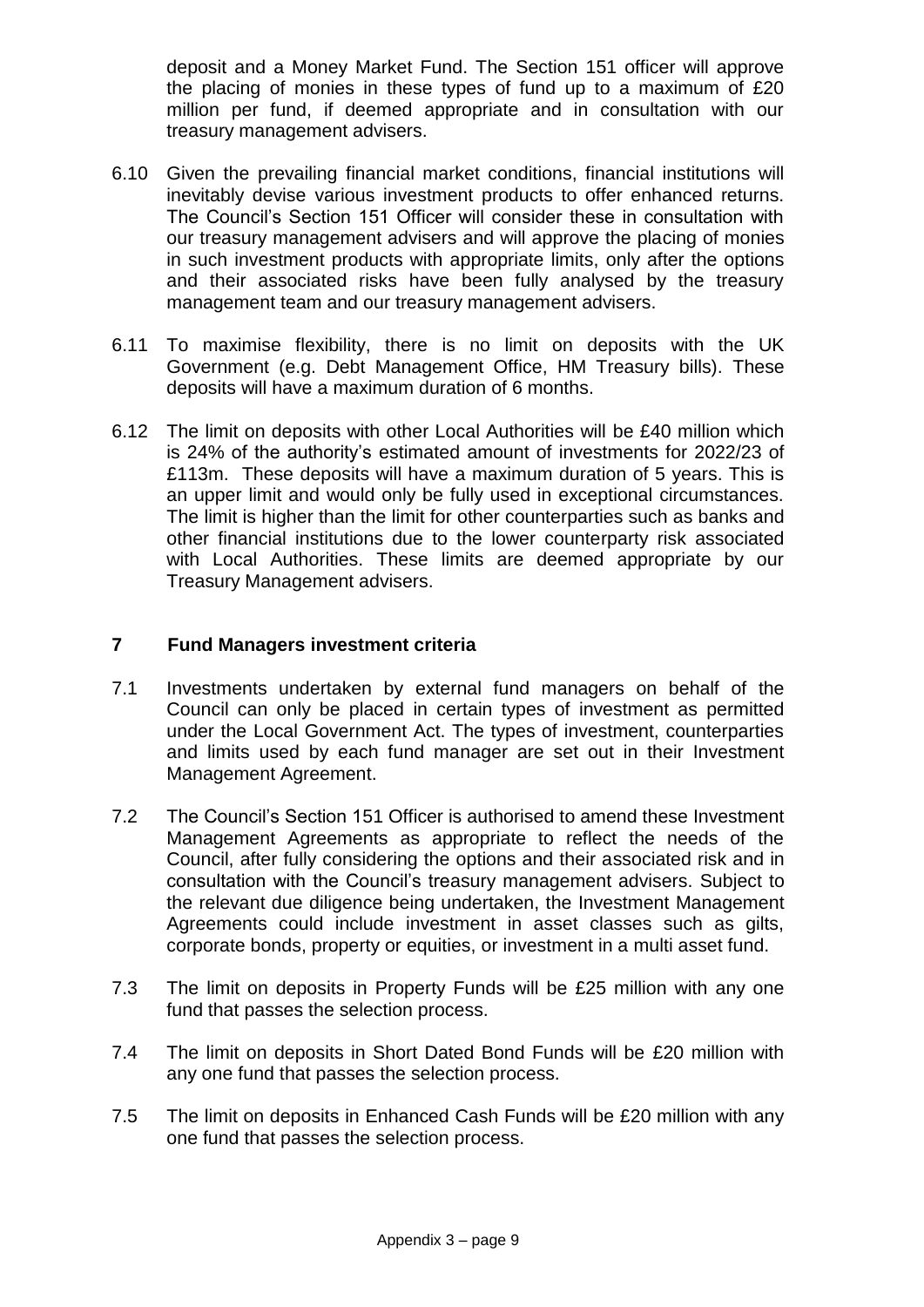7.6 The performance and associated risk will be assessed on an on-going basis through half yearly strategy meetings with each fund manager and the Council's treasury management advisers. Any appropriate action would be identified and taken in consultation with those advisers.

## **8 Markets in Financial Instruments Directive (MiFID II)**

- 8.1 MiFID is the framework of European Union legislation for investment intermediaries that provide services to clients around financial instruments such as shares, bonds, units in collective investment schemes and derivatives and the organised trading in such financial instruments.
- 8.2 This was revised by MiFID II to improve the functioning of financial markets in light of the financial crisis and to strengthen investor protection. It recognises that investors have different levels of knowledge, skill and expertise. The application of specific regulatory obligations under MiFID depends on a client's 'regulatory' category.
- 8.3 Local Authorities are categorised as retail clients by default but may 'opt up' to become elective professional clients if certain criteria are satisfied. This Council satisfies the criteria to become an elective professional client and has 'opted up' where appropriate to ensure that it can continue to be eligible to invest in the current range of counterparties and investment products, as some are not available to retail clients.
- 8.4 MiFID II does not cover simple term deposits as it is only focussed on regulated products. This includes our investments in Money Market Funds, enhanced cash funds, short dated bond funds and property funds. The Council is classed as an elective professional client for all its relevant counterparties except for certain Money Market Funds where the fund has confirmed there is no requirement to 'opt up' as the products can continue to be used as a retail client. The Council's designation under MIFID II will be regularly reviewed to ensure it remains appropriate.